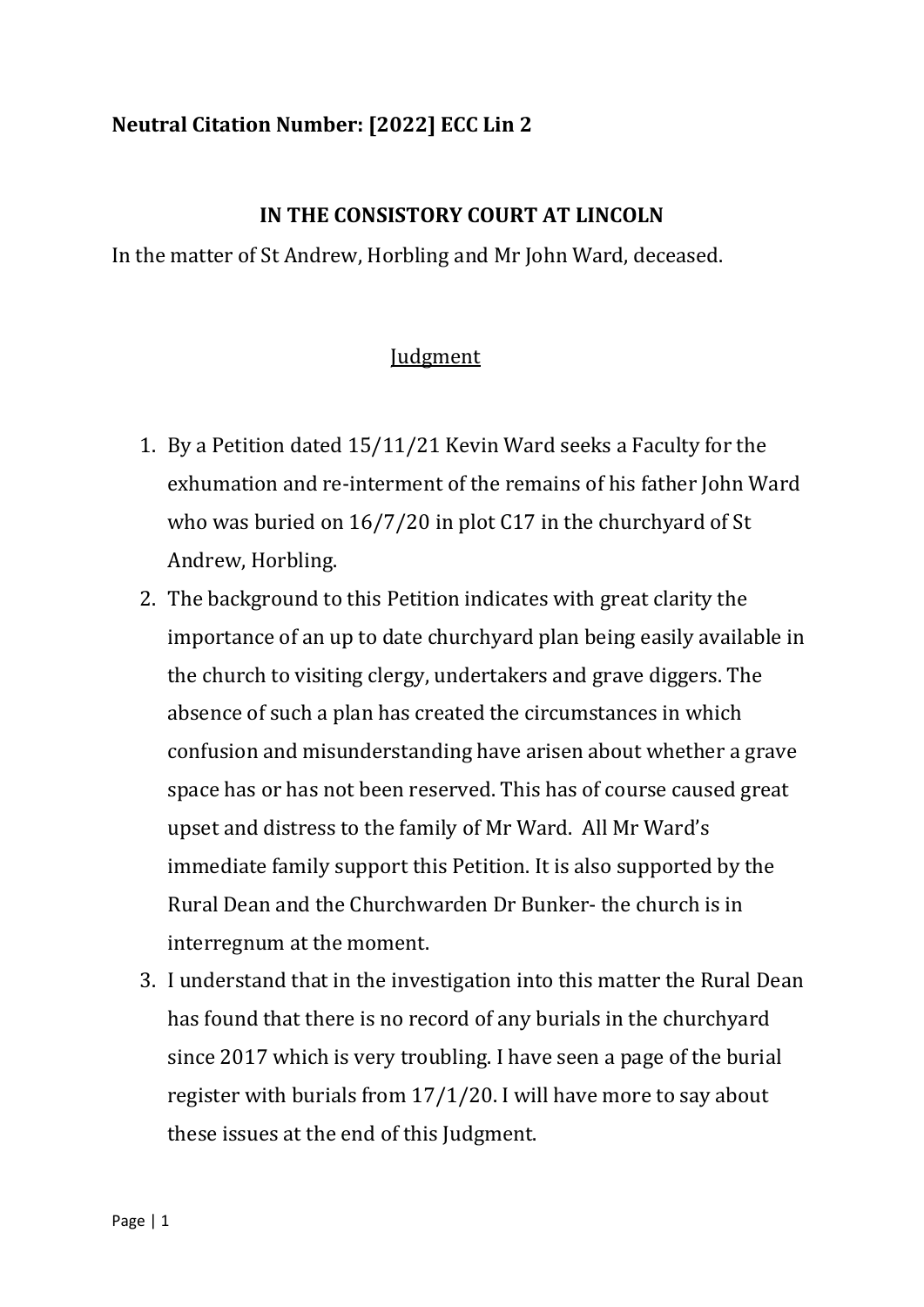- 4. Mr Ward died on 2/7/20 aged 89 and interred in plot C17. It appears that there was an understanding by the Petitioner Kevin Ward that his mother would be interred next to his father in plot C18. Regrettably no Petition for a Faculty was ever sought to reserve this plot. It is however clear from the email of 8/2/21 from Fr Knox to the Petitioner that both of them assumed that C18 had been reserved for Mrs Ward, because this correspondence between them concerns the Petitioner reserving for himself the space adjacent to the one identified for his mother. Fr Knox sent the Petitioner an application form for him to reserve this adjacent plot (C19). The PCC supported his application in their minutes dated 10/3/21.
- 5. It appears that around March 2021 Fr Knox moved parishes to one in Devon. He has told the Petitioner that on 26/3/21 he submitted a churchyard plan to the churchwarden Dr Gavin Bunker. The plan showed that C18 had been reserved for Mrs Ward.
- 6. On 3/10/21 the Petitioner visited his father's grave and found that there had been an interment in C18. That burial was of Iris Zuehlke who was interred in that plot in September 2021.
- 7. Upon establishing these facts the Petitioner contacted Fr Knox and then the Rural Dean. He also telephoned the churchwarden Dr Bunker about the churchyard plan sent to him by Fr Knox before he left the parish. The response he received, as recalled by the Petitioner, was deeply unsatisfactory.
- 8. The Petition seeks the exhumation of Mr Ward's remains and their reinterment in the row behind (row D) so that his wife can be buried next to him, as was always the plan, and the Petitioner can go next to her when the time comes. Exhumation is the lifting of the human remains from the ground and can only be permitted in limited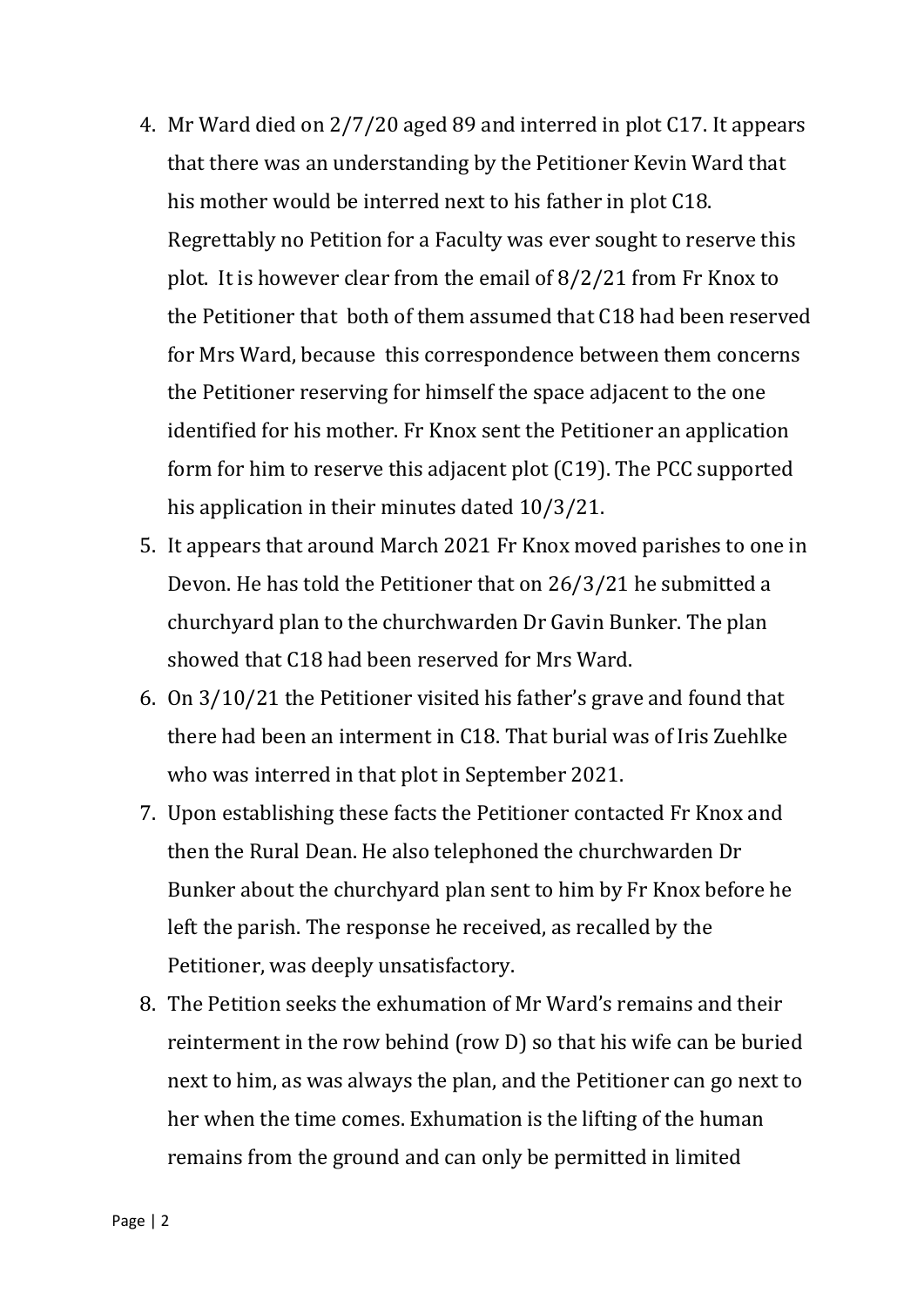circumstances. The Christian theology of burial is that it is final following the committal of the deceased and exhumations are only permitted in limited circumstances.

- 9. However, Mr Barnacle a very experienced gravedigger used by the undertakers, is confident that the grave conditions will be such that it will be possible to dig a trench from C17 where the remains of Mr Ward are currently buried so that the coffin can be pulled into the next row (row D) and fill that grave space. The email of 17/1/22 from the undertakers confirms this having spoken to Mr Barnacle.
- 10. I am satisfied that such a procedure would not constitute exhumation of the body because at all times the remains would not be lifted from the ground but remain at the depth at which they were buried. A Faculty is required for this process because it interferes with human remains after burial, which would be unlawful without lawful permission, but because it is not an exhumation the legal framework set out in In re Blagdon 2002 Court of Arches does not apply.
- 11. I am satisfied that an error has been made which should in fairness to the Petitioner and his family be corrected if this is lawful. I am satisfied that it is. There was no mistake in the interment of Mr Ward in C17 on 16/7/20 but there have been subsequent mistakes by the church in failing to have an up to date churchyard plan available at all times which have led to an interment taking place in C18 which was reasonably understood by the Petitioner and his family to have been reserved for Mrs Ward.
- 12. I grant a faculty for the digging of a trench from C17 up to the next row (Row D) and for the coffin of Mr Ward to be pulled along that trench and into the new grave space. An application for a faculty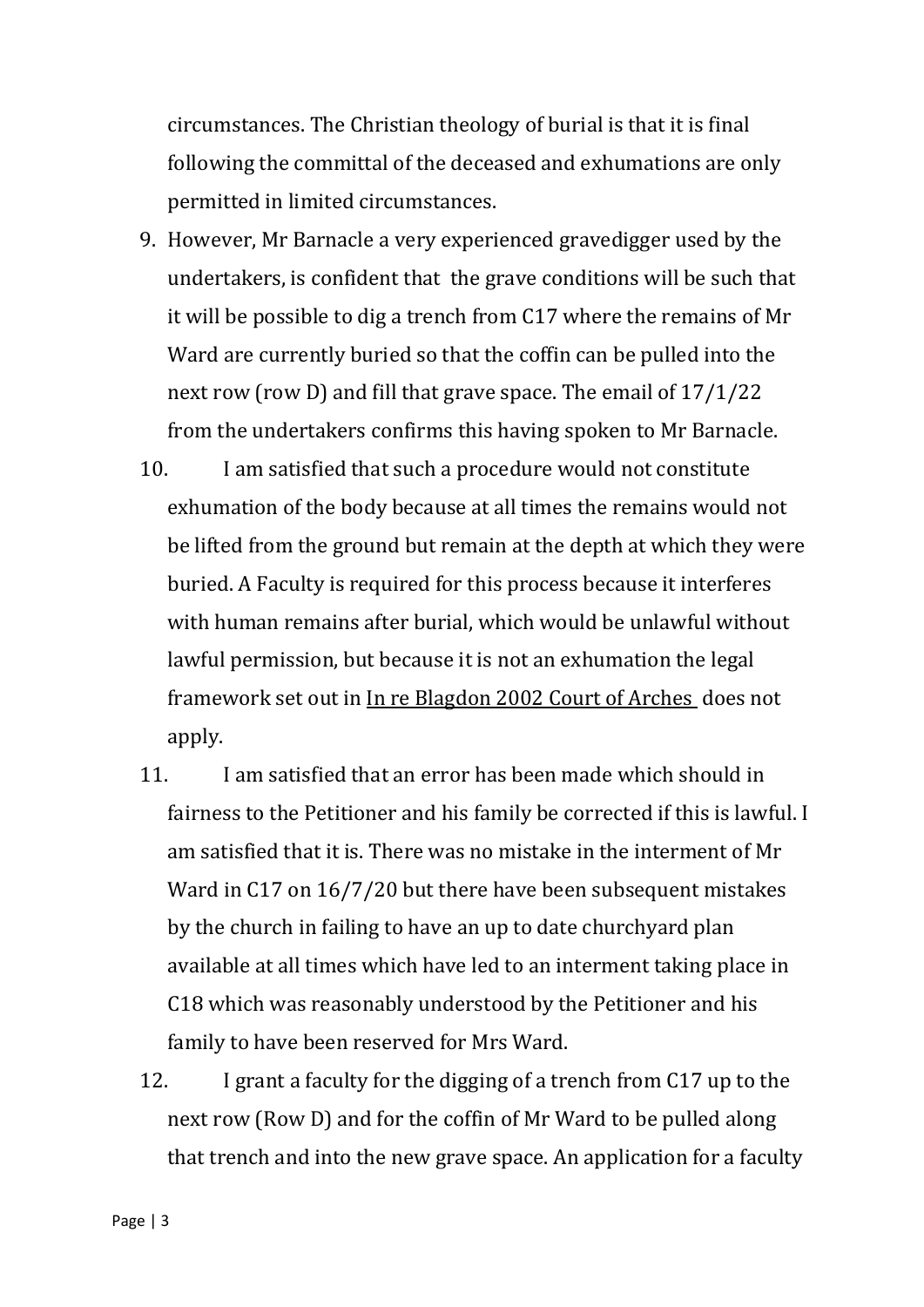to reserve the grave space adjacent for Mrs Ward will have to be made in the usual way (and likewise if the Petitioner wants to reserve the plot adjacent to his mother).

- 13. Conditions of the faculty are:
	- (i) the work must be carried out behind screens and at such a time as not to cause offence or distress to others visiting the churchyard
	- (ii) the work must be carried out under the supervision of the Rural Dean
	- (iii) the work must be completed as soon as possible and no later than 28 days from the issuing of this Faculty
	- (iv) an up to date and accurate churchyard plan must be prepared under the supervision of the Rural Dean and a copy placed in the Vestry for reference by visiting clergy, undertakers and gravediggers.
- 14. I make the Churchwardens of St Andrew, Horbling parties to these proceedings. I note that the Petitioner has accepted liability for the faculty fees, but not for the costs of the undertaker in the works that I have authorised. I am minded to require the PCC of St Andrew Horbling to pay or make a contribution to these costs but will not do so until:
	- (i) the PCC and in particular the churchwarden Dr Bunker, have an opportunity to make any submissions to me
	- (ii) the undertakers have provided a bill of costs for the works.
- 15. I will give the undertakers 28 days to submit the bill of costs in respect of the works required. The PCC have 28 days thereafter to